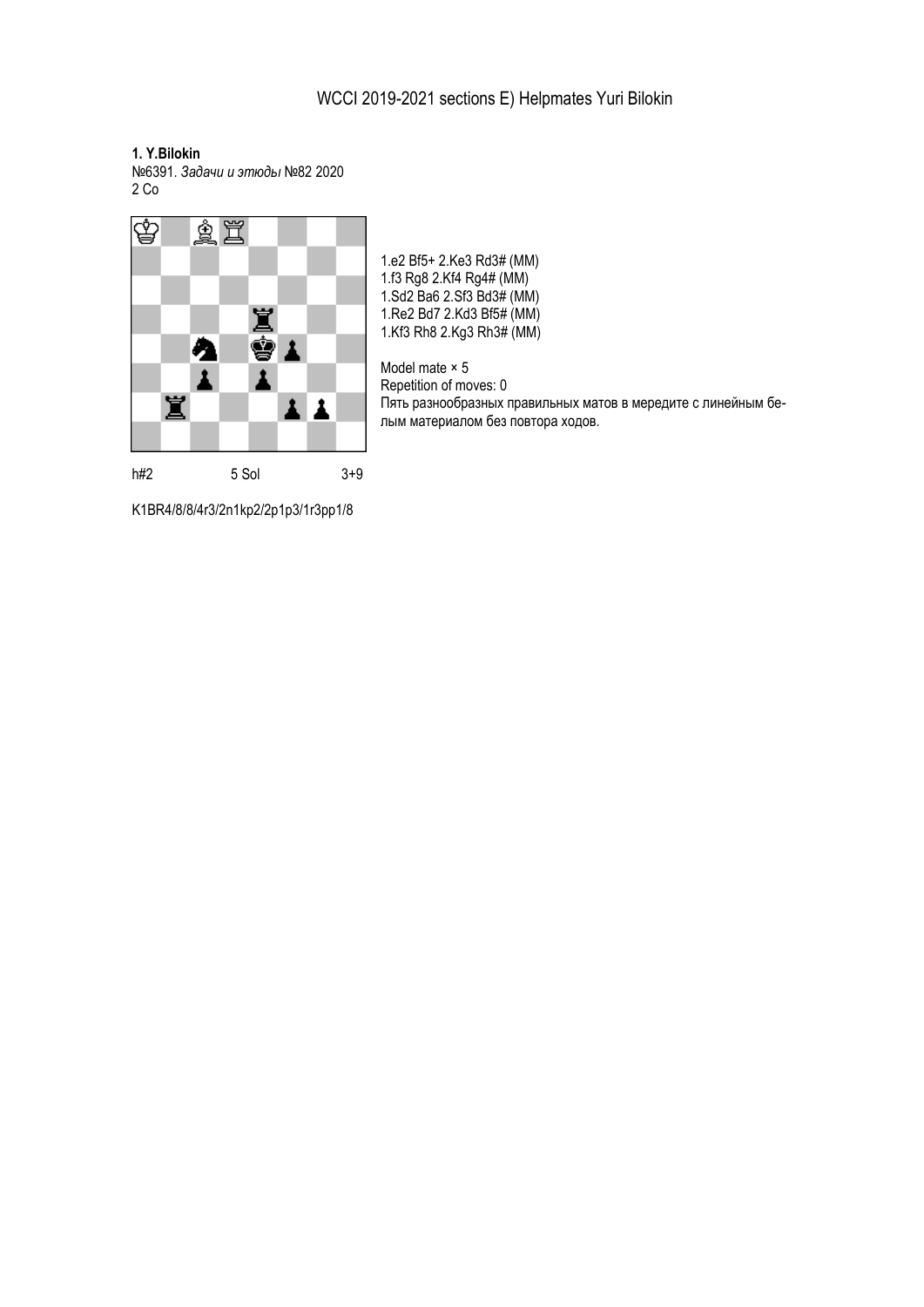## WCCI 2019-2021 sections E) Helpmates Yuri Bilokin

**2. Yurl Bilokin** (after Y. Krikheli) E1074 *SuperProblem*, 13-04-2021



1.Qxe2 Kc7 2.Qb5 Sd3# 1.Qxf4 Kd7 2.Qb4 Se4# 1.Kc6 Sxg4 2.fxg4 Rf6# Active sacrifice (white) AntiZielElement (B1, flight-unguard) × 2 Bukovina theme × 2 Zilahi (mixed, RS, 2) Battery mate × 2 > Double-check mate × 2 Epaulette mate Синтез Буковинской темы и темы Зилахи.

2K5/8/8/2kp1p2/5Rq1/8/4BN2/6B1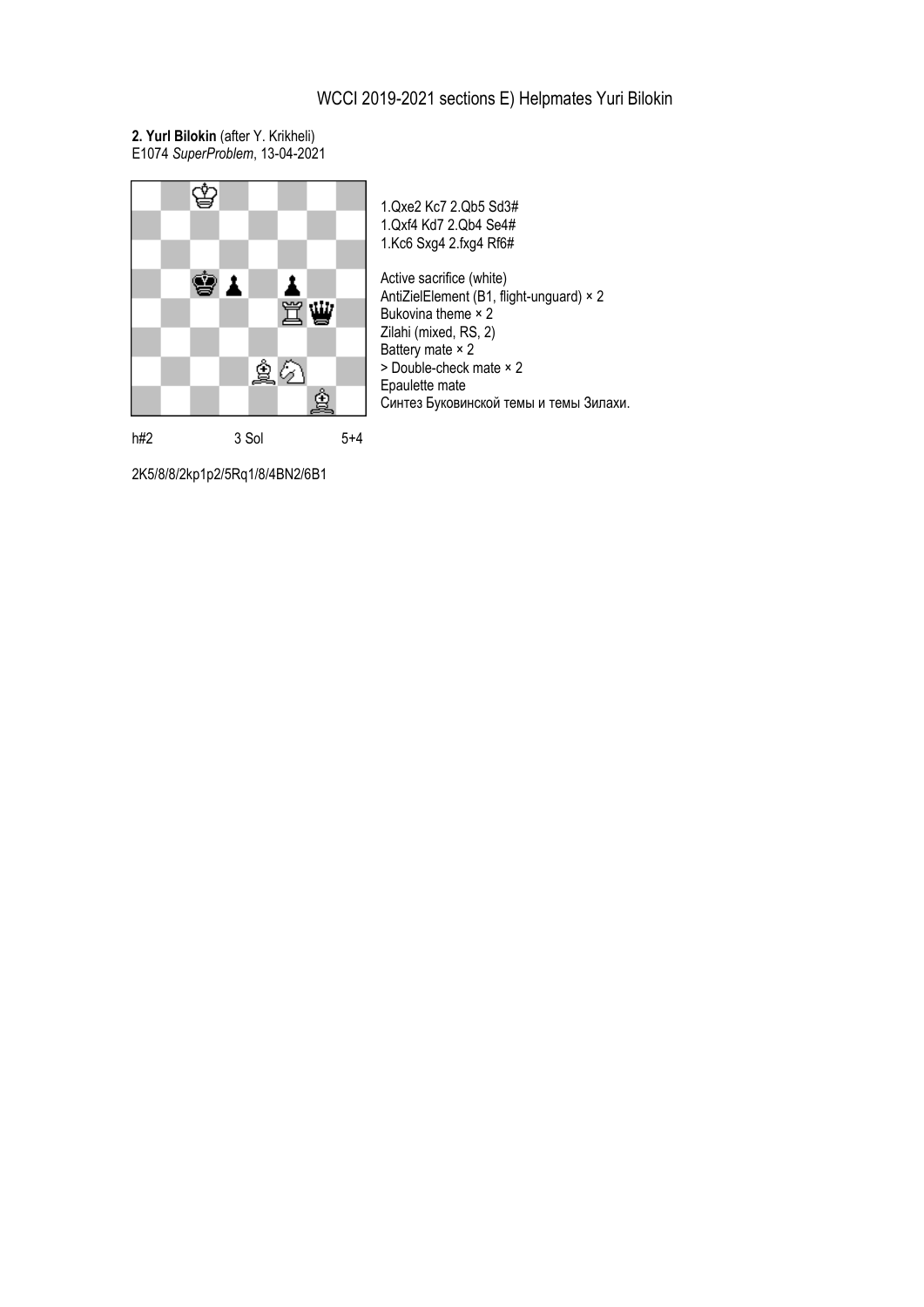## **3. Yurl Bilokin**

2542. *POLSKI ZWIĄZEK SZACHOWY* 2021



1.0-0-0(A) a8=R+ 2.Kb7(B) e5+ 3.d5(C) exd6 ep.#, 1.d5(C) exd5 2.0-0-0(A)  $a\dot{8}=R+3.Kb\dot{7}(B)$  d6#

**Cycle of moves (black, incomplete)**, Echo mates (mirrored diagonally, 0, 0), **Valladao task**, Battery mate × 2, Mates on the same square × 2

r3k3/P2p4/b5p1/1rP5/3pP3/3KbB2/1q6/n7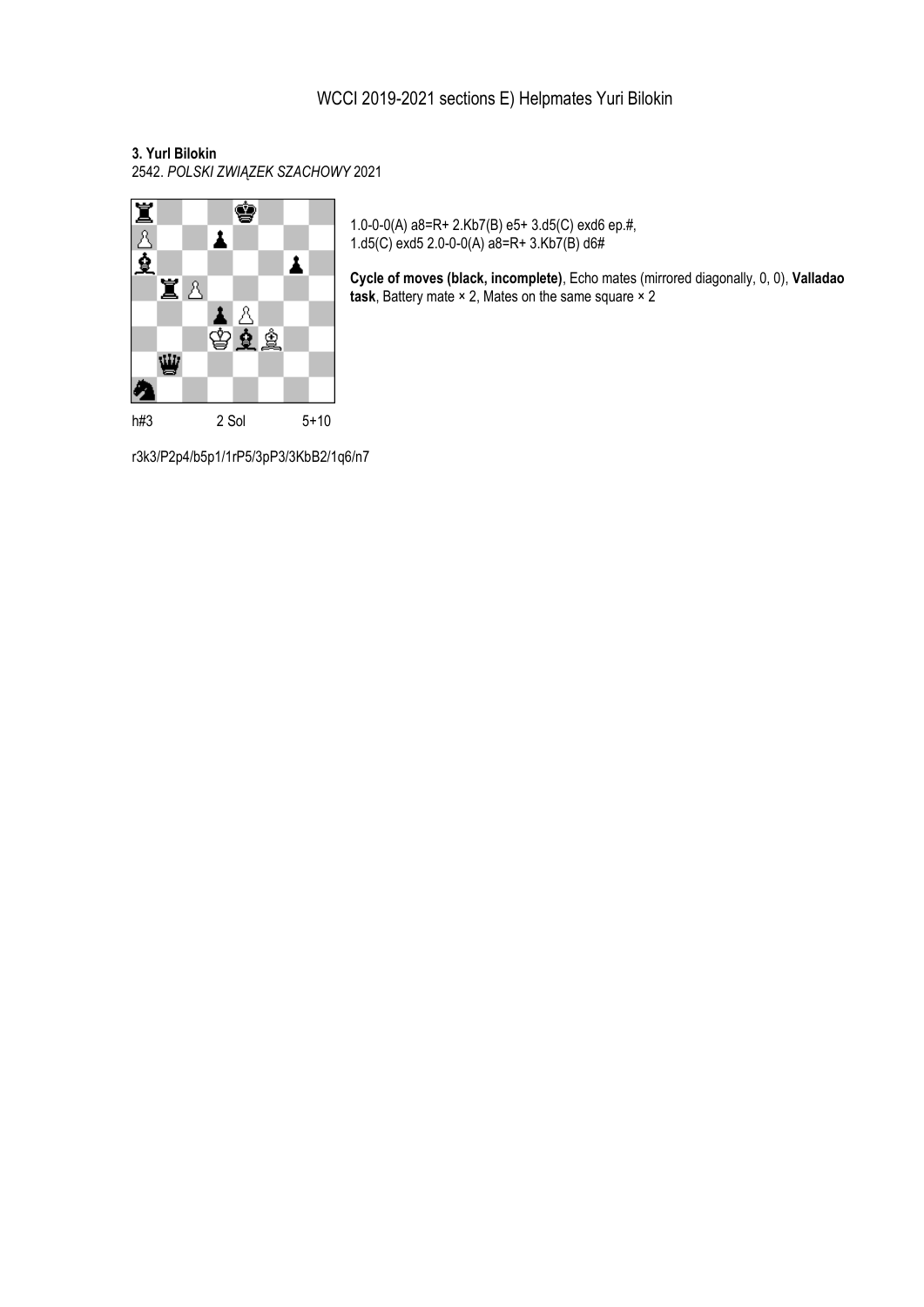**4. Yuri Bilokin**

*Problemist of Ukraine Website* 12/2019 Gennady Koziura 64 JT 4 HM



1.Bb1 Ra1 2.Ba2 Rh1 3.Sg8 Rh8 4.Sh6 Ra8# (MM)

Ambush (wR) × 3 Corner-to-corner (wR) × 3 Four corners (wR) Klasinc theme (bB-wR) Klasinc theme (bS-wR) Long-trip (wR,  $4$ ) Switchback (bB, captureless, 1) Switchback (bS, captureless, 1) Model mate × 1 Сдвоенный Класинц. Белая ладья в процессе решения побывала во всех четырех углах доски.

8/1n2pq2/kppp1r1n/8/P5p1/Rp1p2K1/bbpr4/8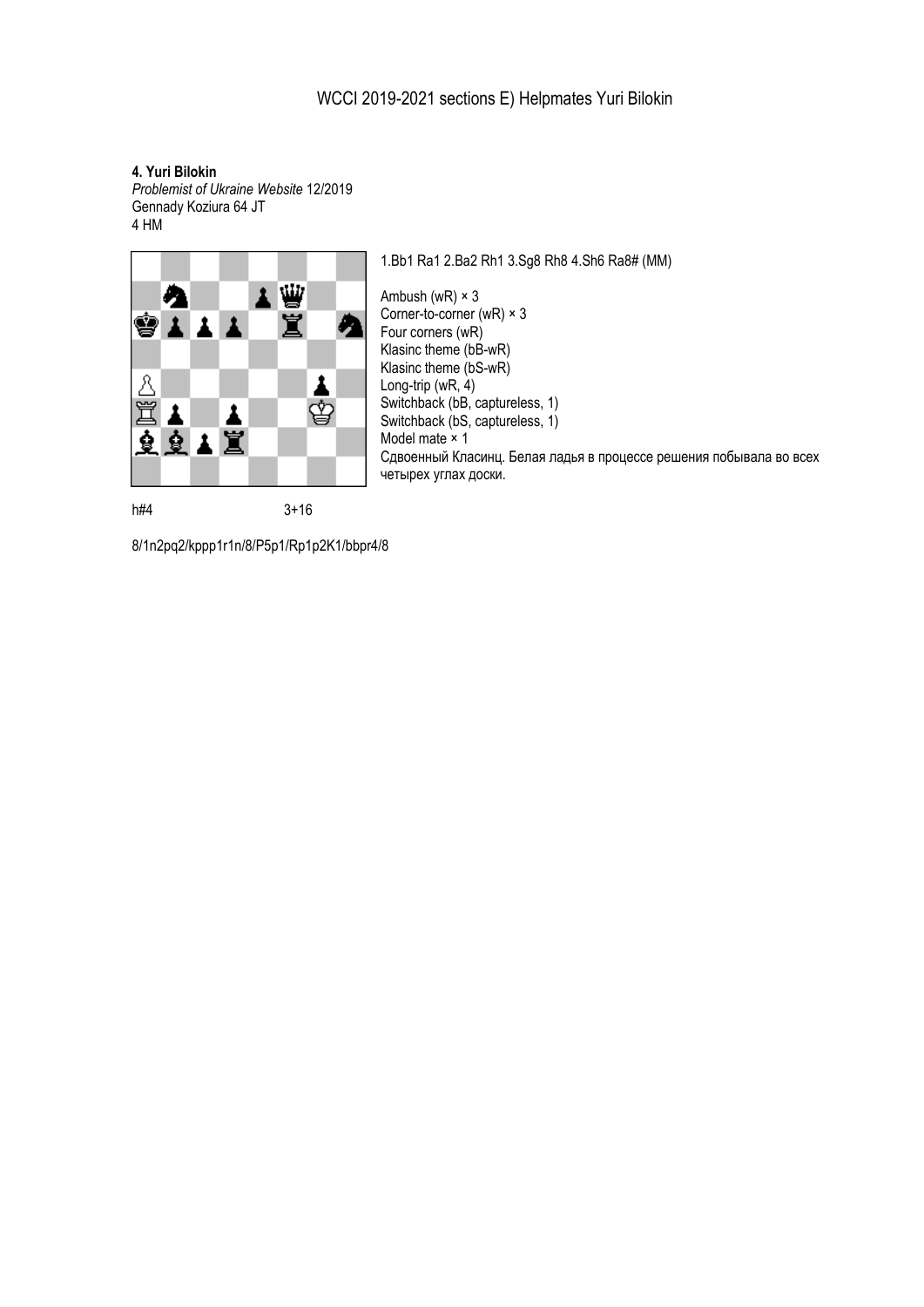## WCCI 2019-2021 sections E) Helpmates Yuri Bilokin

5. Yuri Bilokin *<http://chess-kopyl.com.ua/ua/> 17.12. 2021, 07:14* Constant E. Gavriliv 1 prize on equal terms



1.Ra1 Ra8 2.Rxa5 Rxa6 3.Ra1 Ra3 4.Rg1 Rh3# (MM) 1.Rb1 Rb8 2.Rxb6 Rxb7 3.Rb1 Rb3 4.Rg1 Rh3# (MM) 1.Rc1 Rc8 2.Rxc5 Rxc6 3.Rc1 Rc3 4.Rg1 Rh3# (MM) 1.Rd1 Rd8 2.Rxd6 Rxd7 3.Rd1 Rd3 4.Rg1 Rh3# (MM) 1.Re1 Re8 2.Rxe5 Rxe6 3.Re1 Re3 4.Rg1 Rh3# (MM) 1.Rf1 Rf8 2.Rxf6 Rxf7 3.Rf1 Rf3 4.Rg1 Rh3# (MM) Annihilation × 6. Anti-Loshinsky theme (Black-White) × 6 AntiZielElement (B1, unblock) × 6 Bristol (bicolor, bR-wR, impure, 4, 3)  $\times$  3, Bristol (bicolor, bR-wR, impure, 5, 4)  $\times$  3 Long-trip (bR, 4)  $\times$  6. Long-trip (wR, 4)  $\times$  6 Switchback (bR, with captures,  $2) \times 6$ Model mate  $\times$  6. Mates on the same square  $\times$  6 Repetition of moves: 0

7R/1p1p1p1K/pPpPpP2/P1P1P2P/6Pp/8/6p1/6rk